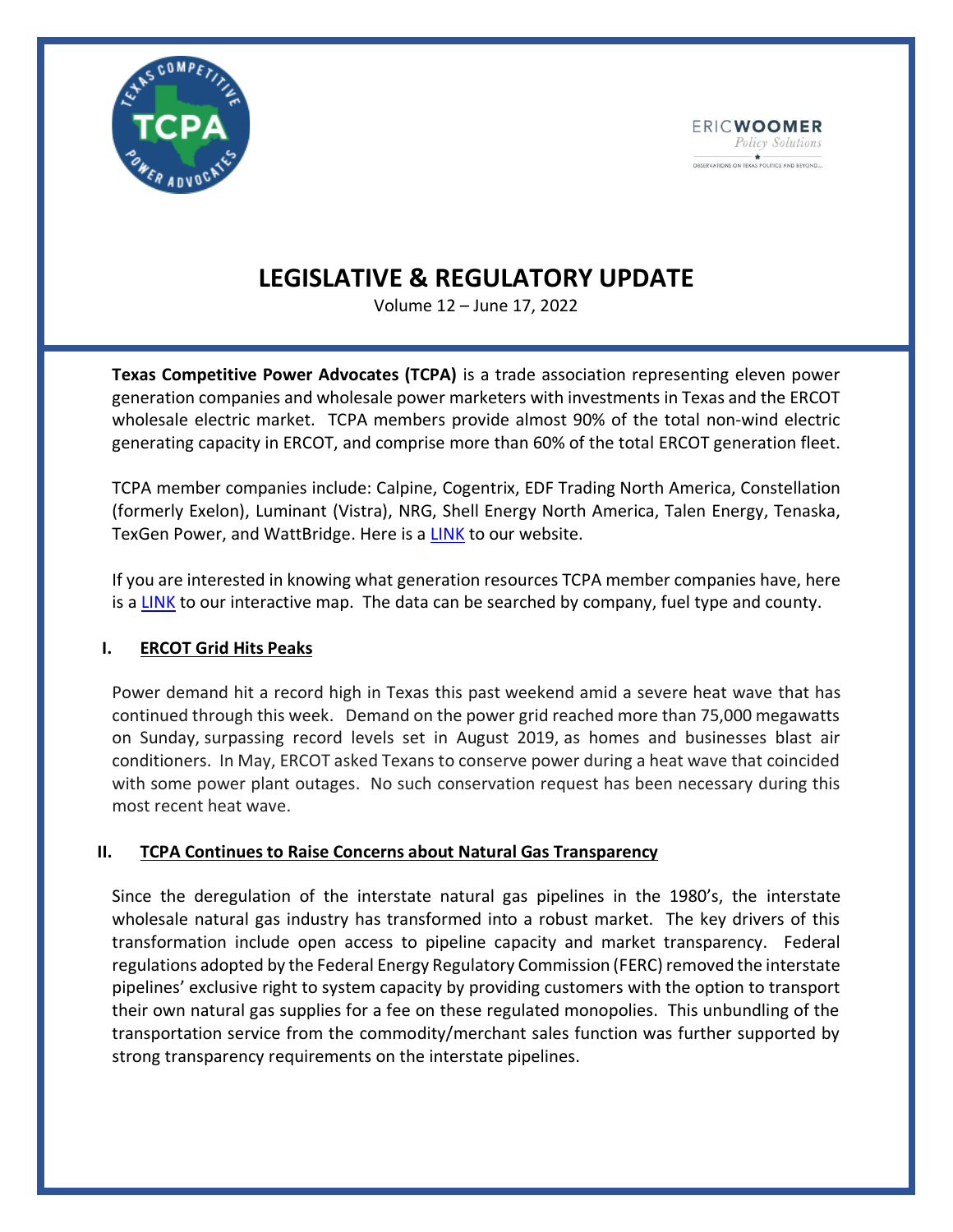

**ERICWOOMER** Policy Solutions OBSERVATIONS ON TEXAS POLITICS AND BEYOND...

However, at the state level in Texas, intrastate pipelines still trail their interstate counterparts when it comes to market transparency. Numerous intrastate and interstate systems operate in Texas, often by affiliated companies, providing a stark contrast of the two market outcomes. The fact that intrastate pipelines do not have the same level of transparency requirements as the interstate pipelines was highlighted during Winter Storm Uri, in some instances impeding a rapid and efficient response to the situation. These inefficiencies and information asymmetries make the Texas intrastate gas market less competitive.

The Senate Business & Commerce Committee hearing on June 29<sup>th</sup> will consider differences between interstate and intrastate pipeline networks and the impacts on the electric grid.

### **III. TCPA Roadshow Hosts Lawmakers, Staff, PUCT on North Texas Power Plant Tours**

On May  $18<sup>th</sup>$  &  $19<sup>th</sup>$ , TCPA hosted several senators and representatives, their staff, and PUCT Commissioners on generation unit tours. The generators ranged from 50+ year old units to newer units with the latest state-of-the-art technology. Participants witnessed plant operations firsthand and learned about the challenges generators face in meeting the state's demand for electricity. The tours included the Mountain Creek facility in Dallas, which first began operations in 1956, the 1970s-era Handley Generating Station in Fort Worth, as well as the Wolf Hollow II unit in Granbury, which began commercial operations in 2017.

New generation technology is much more efficient, using less fuel and emitting fewer pollutants. These newer units have quick-start capability and often can run on alternative fuel. Older plants are much-needed for reliability purposes, but conservative grid operations has meant these units are running significantly more often than in the recent past, increasing wear and tear that can in turn increase the potential for outages. Making sure the correct price signals are developed through ERCOT market redesign is essential to keeping the older units operational while incentivizing new construction.

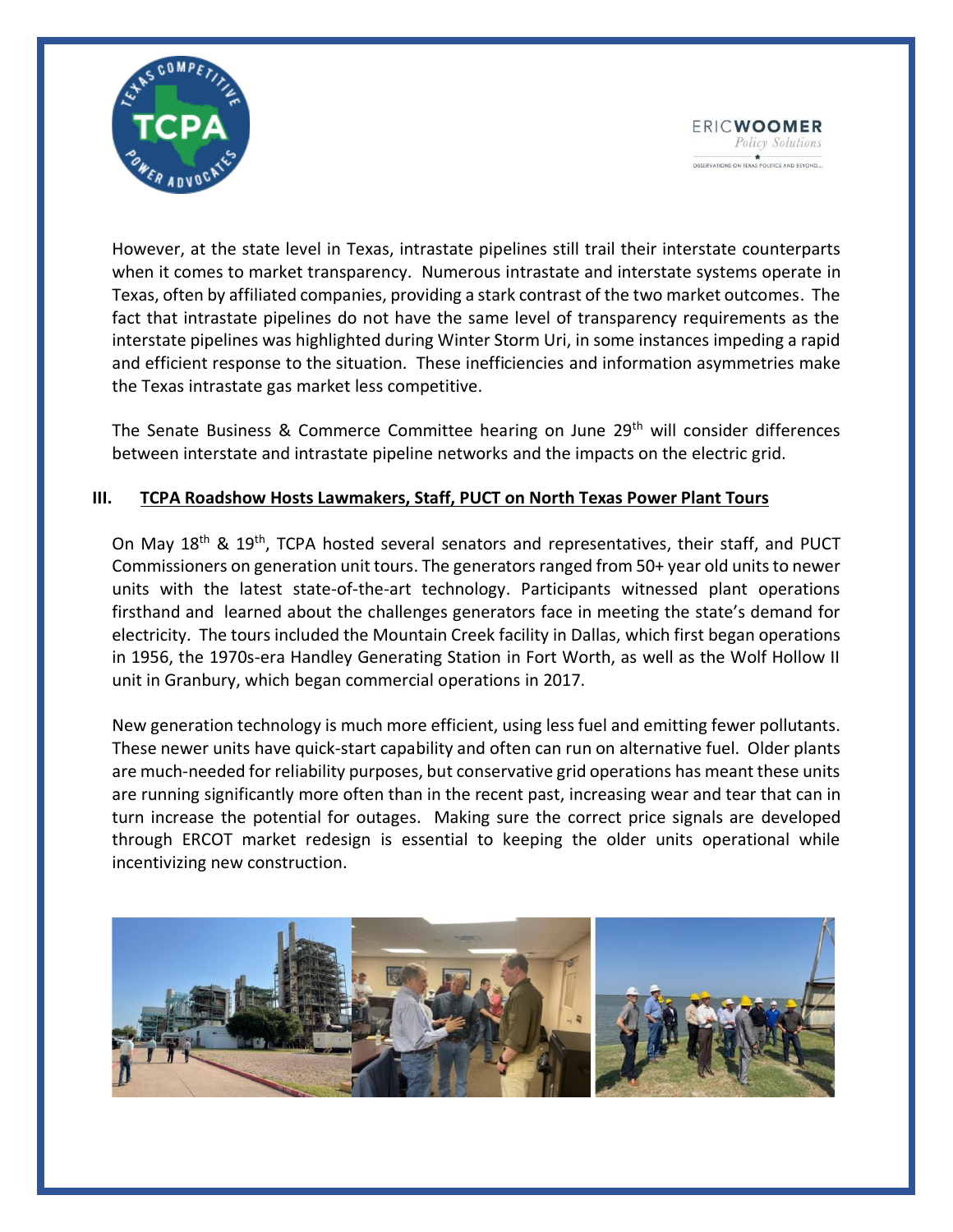

**ERICWOOMER** Policy Solutions OBSERVATIONS ON TEXAS POLITICS AND BEYOND.

# IV. **PUCT Proposes Emergency Response Service (ERS) Updates**

TCPA filed comments on May 18<sup>th</sup> in response to a discussion draft rule to update the ERS budget, contracting guidelines, and deployment criteria. ERS is a "capacity" payment made to energy customers in ERCOT to help mitigate an emergency on the grid. ERCOT pays participating entities to reduce energy usage or utilize backup generation when grid emergencies occur. The PUCT's is contemplating a 50% increase in the ERS budget, allowing ERCOT to deploy ERS in advance of a grid emergency, and expanding the number of response hours that could be contracted for.

Among the key points made in TCPA's comments was that ERS, as a reliability service, should be tied to a specific grid reliability standard, which has yet to be adopted by the PUCT. Additionally, TCPA advised that the PUCT that expanding "out-of-market" programs like ERS can undermine wholesale energy pricing signals, which could disincentivize retaining current generation resources in ERCOT and attracting new investment. TCPA also recommends eliminating the "predeployment" capability to ensure that ERCOT gets the actual response needed when called upon.

On June 16<sup>th</sup>, the PUCT approved a Proposal for Publication (PFP) for comment. The PFP is very similar to the Discussion Draft rule, with the addition that it also proposes ERCOT be given another discretionary 25% budget increase to replenish ERS if it is fully deployed within a season. TCPA will be filing comments in response to the PFP.

The Proposal for Publication can be read [HERE.](https://interchange.puc.texas.gov/Documents/53493_22_1216233.PDF) To review TCPA's full comments, click [HERE.](https://competitivepower.org/wp-content/uploads/2022/06/53493-Discussion-Draft-TCPA-Comments-DRAFT-20220518-Final.docx)

# **V. TCPA to Testify at Upcoming Legislative Hearings**

TCPA and member companies will participate in upcoming legislative hearings reviewing the status of the ERCOT grid reforms. These include:

- On June 22<sup>nd</sup>, the House State Affairs Committee will receive an update on the continued progress of the proposed changes to the ERCOT market design.
- On June 23<sup>rd</sup>, the House State Affairs Committee will review the implementation of SB 2, governing the PUCT, ERCOT and OPUC, and will receive an update on the efforts of power generation companies to weatherize facilities and the status of projects to reduce transmission congestion.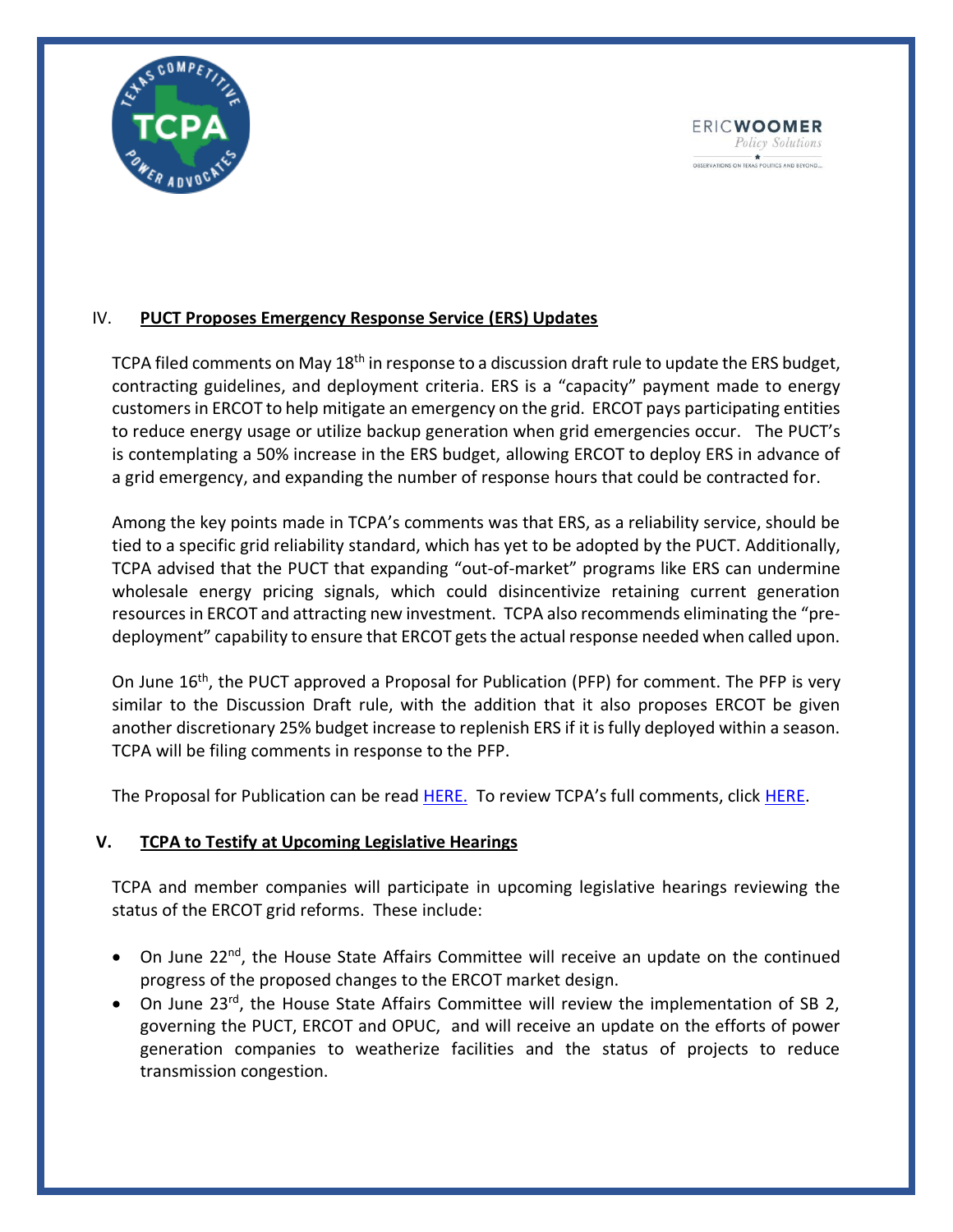

**ERICWOOMER** Policy Solutions OBSERVATIONS ON TEXAS POLITICS AND BEYOND.

• On June 29th, the Senate Business & Commerce Committee will meet to consider issues impacting the Texas electric grid, including weather preparedness and the natural gas supply chain. The Committee will also evaluate potential benefits of real-time intrastate gas market transparency and the roles of ERCOT and the Texas Energy Reliability Council.

# **VI. PUCT Staff Proposes Updates Electric Weather Preparedness Standards for Phase II (Project No. 53401)**

In May, PUCT Staff issued proposed Phase II weatherization requirements for review and public comment. The PUCT adopted Phase I of the SB 3-required weatherization standards last year, which addressed the acute impacts of Winter Storm Uri and other historical lessons learned from winter weather events, which ERCOT verified via onsite inspections.

Under the proposed Phase II rule, by December  $1<sup>st</sup>$  of each year, generators must complete winter weather emergency preparations to ensure the sustained operation of all cold-weather critical components, including installing wind breaks, enclosing critical components, inspecting thermal insulation and waterproofing, and ensuring the availability of chemicals, fuels, and other materials. The proposed Phase II rule similarly would require that by June  $1<sup>st</sup>$  of each year, generators make summer weather emergency preparations for each unit, including identifying limitations of cooling capacity, water withdrawal and water rights, ensuring adequate water supplies for cooling, reservoirs and heat exchangers, and availability of equipment to remove heat and moisture from hot weather critical components. Both weather preparation standards would be tied to an ERCOT weather study that continuously updates every five years.

PUCT Staff will hold a public meeting on the rulemaking on July  $1<sup>st</sup>$  in the Commissioner's Hearing Room in the Travis Building. The Staff Memo can be read **HERE**. TCPA is finalizing comments to be filed on June 23.

### **VII. TCPA Roadshow:**

We anticipate concluding the TCPA Roadshow in Coastal/South Texas during the Fall of 2022. If you or your staff are interested in joining a tour, pleas[e contact TCPA](mailto:michele@competitivepower.org?subject=TCPA%20Generation%20Facility%20Tour) to let us know.

### **VIII. What to Say When Asked "Why Haven't You Fixed the Grid???"**

TCPA understands you may get questions from constituents about what is being done to ensure electric reliability and improve the ERCOT grid. In addition to the information provided in these newsletters regarding ongoing implementation and actions already undertaken by generators,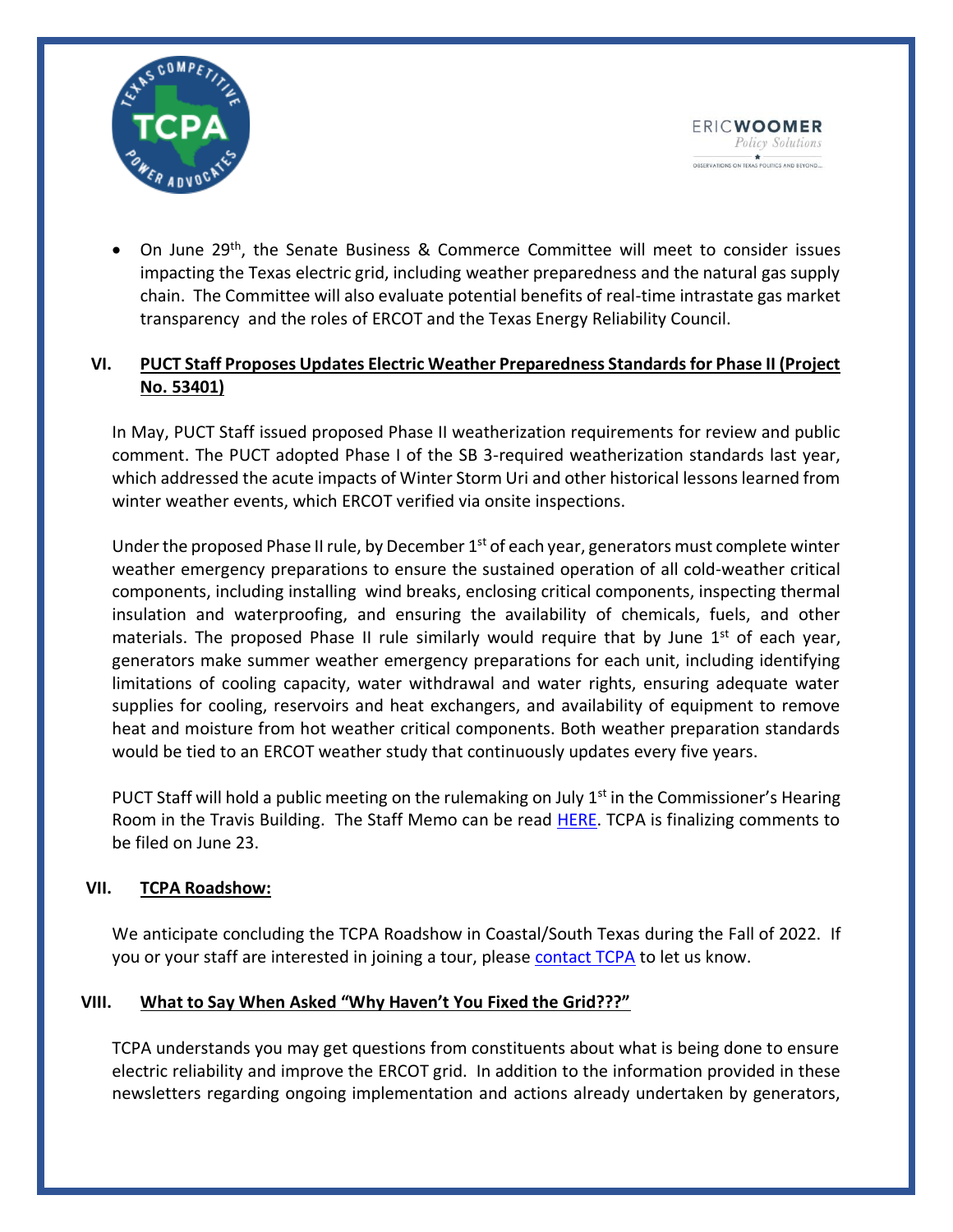

**ERICWOOMER** Policy Solutions OBSERVATIONS ON TEXAS POLITICS AND BEYOND.

here are details that could help your office respond to these inquiries, and a few bullet points to support your message:

**RESPONSE:** Numerous bills were passed by the 87th Legislature to address the challenges experienced during Winter Storm Uri. This legislation results in comprehensive changes to the entire energy industry, and they are being implemented as quickly as possible to help lower the risk to Texans. Already generators and transmission & distribution utilities are required to be weatherized to greater standards and 99% passed the inspections performed by ERCOT ahead of this winter.

- a. Among the bills passed by the Legislature are:
	- i. HB 16 (Hernandez) Elimination of Wholesale Indexed Products
	- ii. HB 3648 (Geren) Mapping Critical Infrastructure
	- iii. SB 2 (Hancock)— ERCOT Reform
	- iv. SB 3 (Schwertner) Market Design, Weatherization, Tx. Energy Reliability Council
	- v. SB 1281 (Hancock) Transmission Reform
	- vi. SB 2154 (Schwertner) PUCT Reform
- b. The PUCT, ERCOT & the RRC have been undertaking rulemakings since June 2021 to implement all of the changes and directives passed last session. Collectively, these activities number well over 50 and encompass market design changes in multiple phases, weatherization rules in multiple phases, weather studies to guide weatherization, mapping the supply chain between natural gas facilities and electric generating resources, creating a power outage alert system, creating new electric products for fuel resiliency, and many others that will be ongoing for the next couple of years.
- c. New leadership at the PUCT and ERCOT, as well as key advisory bodies, have been named, including:
	- i. PUCT expanded from three to five members
	- ii. ERCOT has a new interim CEO, new board members and new staff
	- iii. The recently formed Texas Energy Reliability Council (TERC) has met regularly to discuss the intricacies of the electric and natural gas industries and find areas for improvement. A report with legislative recommendations will be issued prior to the 2023 legislative session.
- d. TCPA members undertook weatherization and other projects to ensure reliability through the installation of additional heat tracers and insulation, fuel storage enhancements, pipeline supplier diversification, investment in additional fuel storage capacity, and personnel training regarding lessons learned. Members continue to work on issues of gas transparency, market design, and other areas in the regulatory arena, to align the market with the reliability Texans expect.
- e. The PUCT and ERCOT have taken administrative actions to ensure grid stability, including: